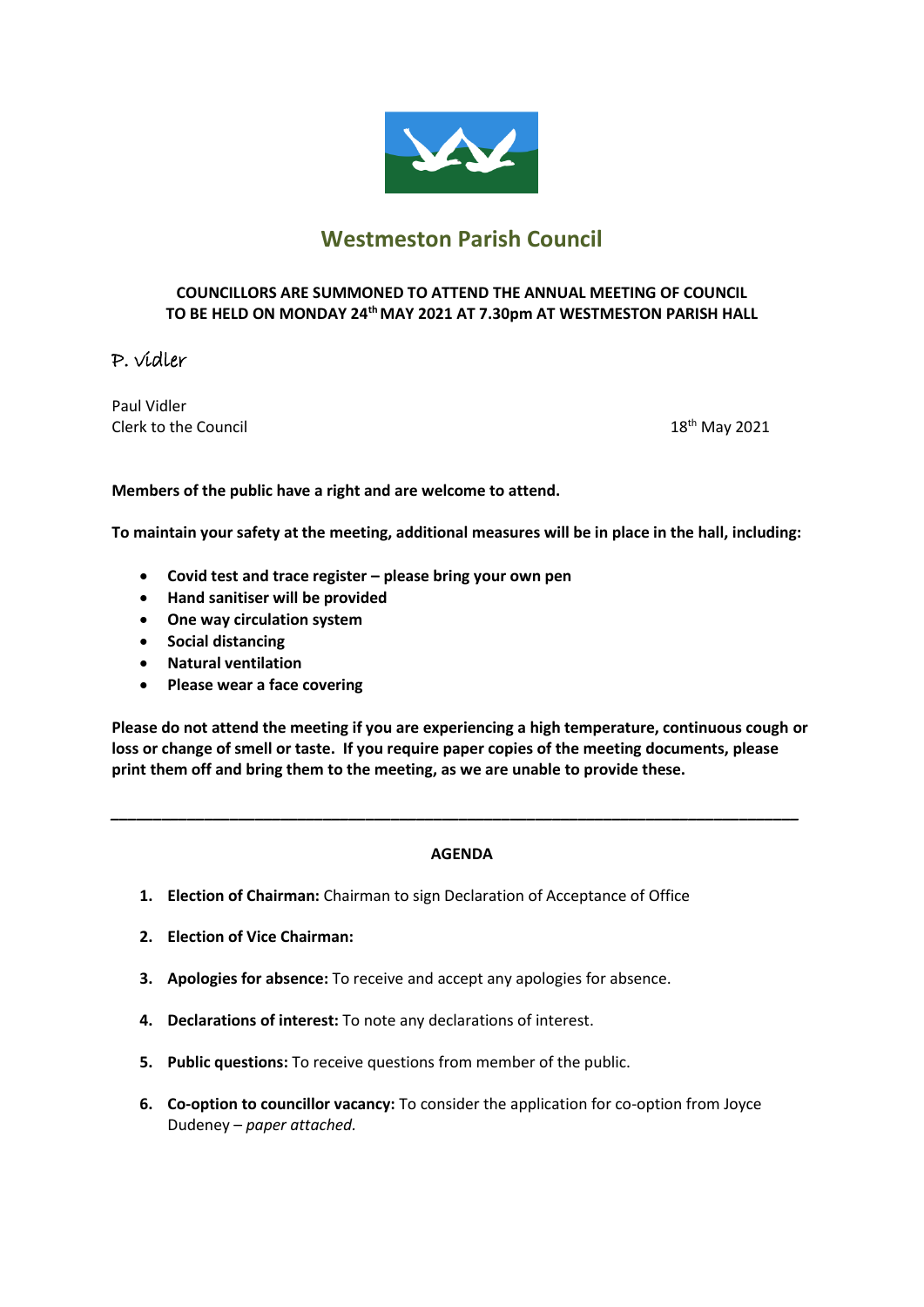- **7. Minutes of the previous meeting held on 16th March 2021**: To approve the minutes to be signed by the Chairman.
- **8. Financial matters 2020/21:**

(a) To sign section 1 of the AGAR - Annual Governance Statement 2020/21 (b) To sign section 2 of the AGAR - Accounting Statements 2020/21

- **9. Standing Orders, Financial Regulations and Members' Code of Conduct:** To agree the readoption of these documents.
- **10. Representation on external bodies:** To agree member representation on:
	- (a) Beacon Traffic Group
	- (b) Inter Council Housing Steering Group
- **11. Chairman's annual report:** To receive the Chairman's annual report.

#### **12. Financial matters:**

(a) To approve payment of invoices:

| Payee                 | Reason                               | <b>Amount</b> |
|-----------------------|--------------------------------------|---------------|
| <b>Tessa Haughton</b> | Defibrillator pads                   | £64.73        |
| Cathy Mills           | Church Corner maintenance March 2021 | £35.00        |
| Cathy Mills           | Church Corner maintenance April 2021 | £35.00        |
| Cathy Mills           | Church Corner maintenance May 2021   | £35.00        |
| Andy Beams            | Locum Clerk April/May 2021           | £283.40       |
| <b>ESALC</b>          | ESALC/NALC Subscription 2021/22      | £107.31       |

#### **13. Planning:**

- *(a)* **Development opposite Westmeston Place**  To receive updates from Lewes District Council.
- *(b)* **Inter council housing steering group –** To receive updates from the group.
- *(c)* **Eton College Site** *–* To receive updates on the proposals for the site.
- *(d)* **Lewes District Council Local Plan** *–* To receive updates on housing figures.
- **14. Spatham Lane speed limit:** To note receipt of letter dated 13 April 2021 from Ditchling Parish Council – *copy attached.*
- **15. Plumpton College Kickstart Community Projects:** To agree response about projects in Westmeston.
- **16. Village Noticeboard, Church Corner:** To agree improvements.
- **17. Finger post north end Spatham Lane:** To agree action.
- **18. Purchase of four further litter pick signs:** To agree proposal.
- **19. Gallops Farm:** To consider installation of new gate.